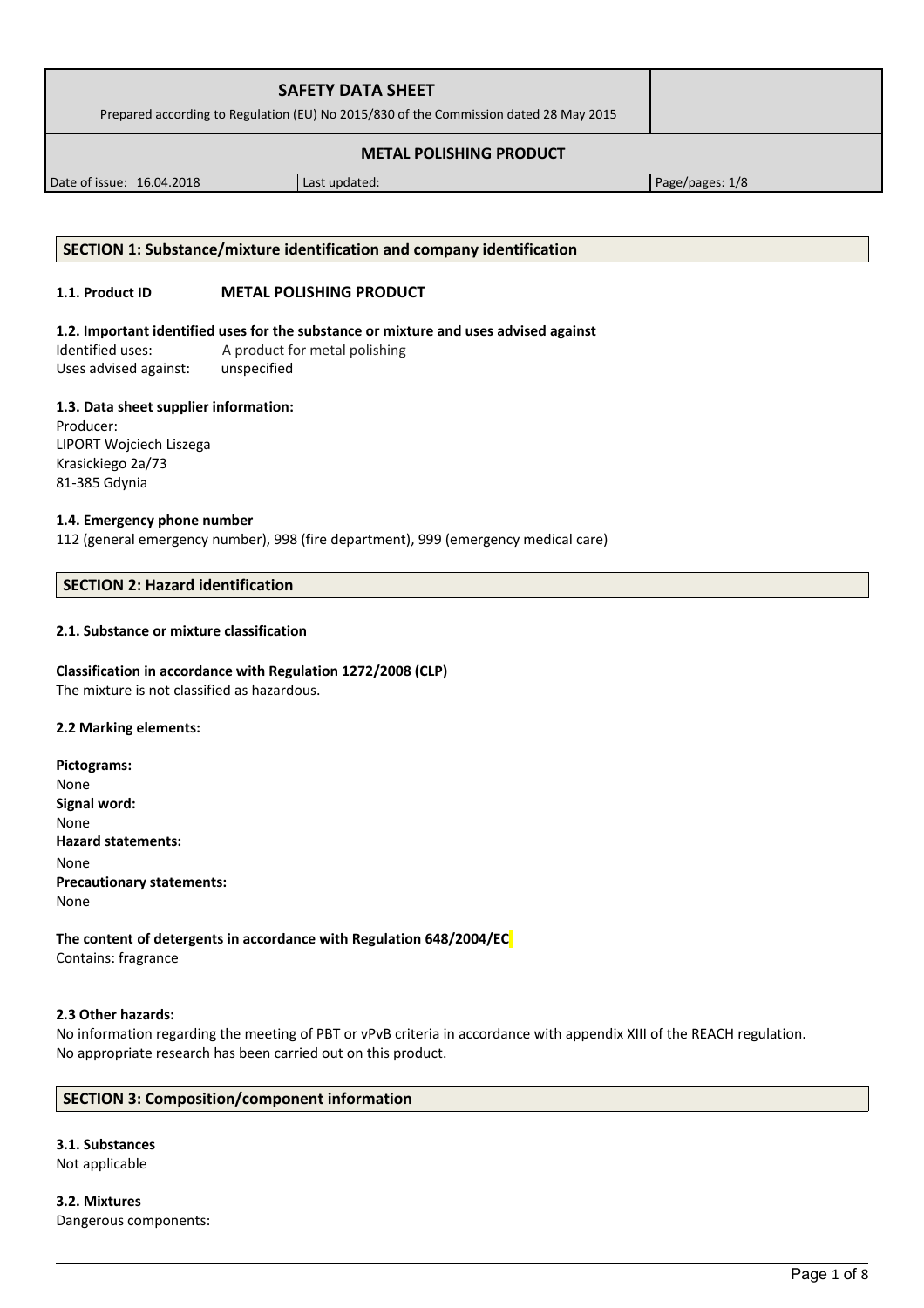| <b>SAFETY DATA SHEET</b><br>Prepared according to Regulation (EU) No 2015/830 of the Commission dated 28 May 2015 |  |
|-------------------------------------------------------------------------------------------------------------------|--|
| <b>METAL POLISHING PRODUCT</b>                                                                                    |  |

Date of issue: 16.04.2018 Last updated: Page/pages: 2/8

|                                                                                                                                                                               |                 | <b>CLP</b> classification     |                                   |  |
|-------------------------------------------------------------------------------------------------------------------------------------------------------------------------------|-----------------|-------------------------------|-----------------------------------|--|
| <b>Product ID</b>                                                                                                                                                             | Quantity<br>[%] | <b>Hazard classification</b>  | <b>Hazard statements</b><br>codes |  |
| Hydrocarbons, C11-C14, n-alkanes,<br>isoalkanes, cyclics, <2% aromatic<br>hydrocarbons<br>EC number: ----- 926-141-6<br>Registration number: 01-2119456620-43-<br><b>XXXX</b> | < 12            | Asp. Tox. 1                   | H <sub>304</sub>                  |  |
| 2-Methyl-2,4-pentanediol<br>EC number: ----- 203-489-0<br>CAS registration number: 107-41-5<br>Registration number: 01-2119539582-35-<br><b>XXXX</b>                          | $\leq$          | Eye Irrit. 2<br>Skin Irrit. 2 | H319<br>H315                      |  |

The full meaning of hazard statements has been given in section 16.

## **SECTION 4: First aid measures**

## **4.1. Description of first aid measures**

#### **Routes of exposure:**

Inhalation, ingestion, skin and eye contact.

**Inhalation:**

Take the affected person out into fresh air. Place in a comfortable position. Ensure peace and protect against heat loss. Provide medical assistance if necessary.

## **Consumption:**

Rinse mouth with water, drink 2-3 cups of water, consult a doctor. Do not induce vomiting. If unconscious do not give anything by mouth. Transport the affected person to hospital if necessary.

## **Eye contact:**

Rinse immediately with plenty of lukewarm water, preferably running, for at least 15 minutes. Remove contact lenses. Avoid using a strong water stream due to the risk of cornea damage. Seek medical attention if irritation persists.

#### **Skin contact:**

Take off the contaminated clothes and shoes. Wash the contaminated skin with plenty of water and then with water containing

mild soap. Seek medical attention if skin irritation persists.

## **4.2. Most important symptoms and effects, both acute and delayed**

No further data available.

## **4.3. Indication of any immediate medical attention and special treatment needed**

The course of action is decided on by a medical doctor, based on an examination of the person affected.

## **SECTION 5: Fire emergency procedure**

## **5.1. Extinguishing agents:**

**Suitable extinguishing agents:** alcohol-resistant foam or dry extinguishing agents, carbon dioxide extinguishers, sand, soil, water aerosol. Choose extinguishing agents based on the conditions of the environment. **Unsuitable extinguishing agents:** Do not use a dense water jet on the liquid surface.

## **5.2. Special threats related to the substance or mixture**

In case of fire, high temperatures cause a release of hazardous decomposition products.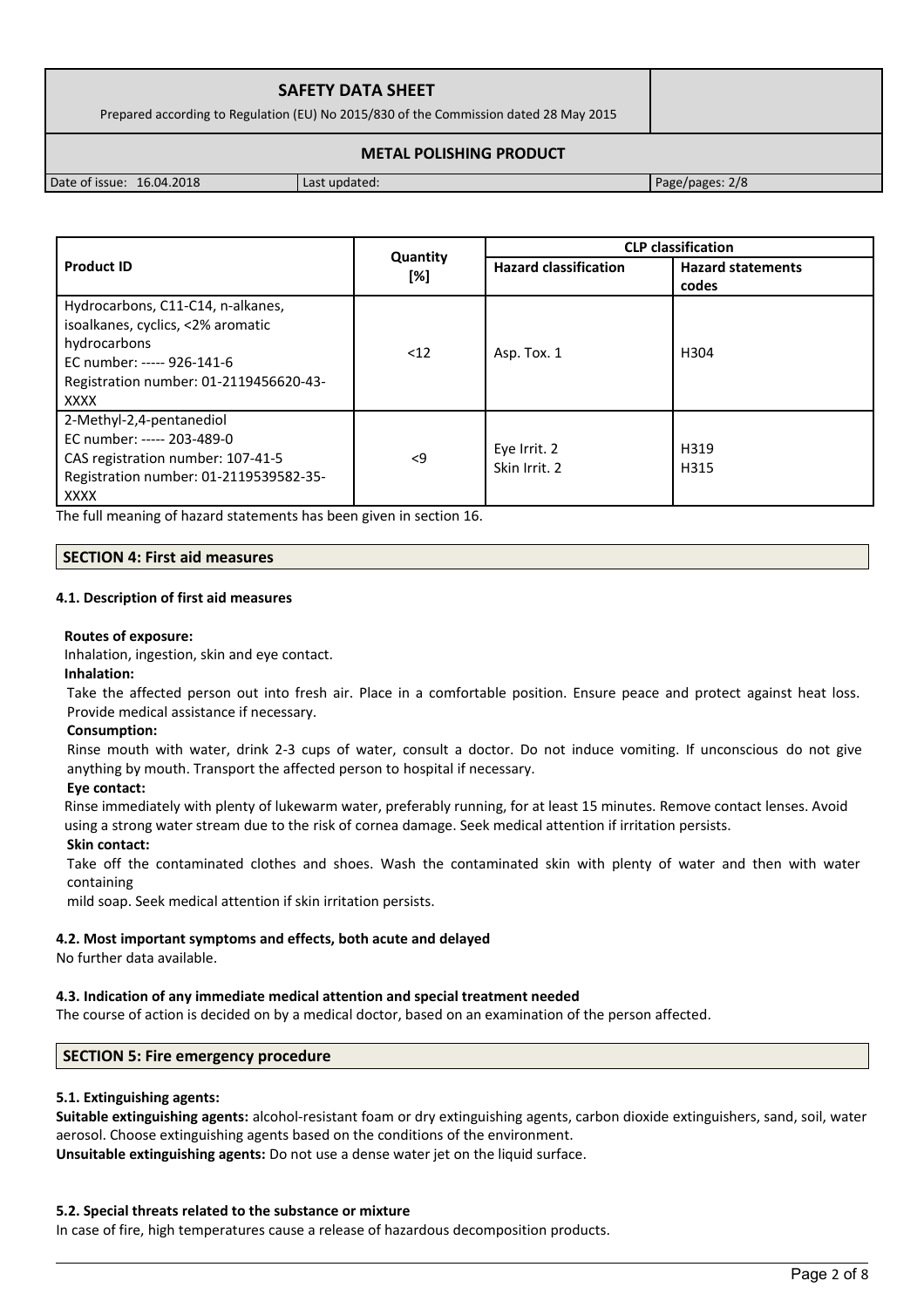| <b>SAFETY DATA SHEET</b><br>Prepared according to Regulation (EU) No 2015/830 of the Commission dated 28 May 2015 |               |                 |
|-------------------------------------------------------------------------------------------------------------------|---------------|-----------------|
|                                                                                                                   |               |                 |
| Date of issue: 16.04.2018                                                                                         | Last updated: | Page/pages: 3/8 |

## **5.3. Information for the fire department**

Spray the containers located in the fire area with water, remove from the hazardous area if possible. In case of a fire in an enclosed environment, use protective clothing and compressed air breathing apparatus. Do not allow the extinguishing agents into ground waters, surface waters, or sewage systems.

#### **SECTION 6: Measures regarding accidental release into the environment**

#### **6.1. Individual safety measures, protective equipment and emergency procedures**

For persons other than emergency personnel: notify the appropriate authorities of the emergency. Remove any persons not participating in the containment procedures from the contamination area. For emergency personnel: Ensure proper ventilation, use individual safety measures.

#### **6.2. Environmental safety measures**

Prevent the contamination from spreading into sewage systems and water reservoirs.

#### **6.3. Methods of removing and preventing the spread of contamination:**

Prevent the contamination from spreading and attempt removal using absorptive materials (sand, diatomite, universal absorbent), place the contaminated materials in properly marked containers for subsequent utilization in accordance with the mandatory provisions of the law.

#### **6.4. References to other sections**

Product waste disposal – see section 13 of this data sheet. Individual protective measures – see section 8 of this data sheet.

## **SECTION 7: Storage and use of substances and mixtures**

## **7.1. Precautions for safe handling**

**Recommendations for handling the mixture**  Avoid direct contact with the mixture. Avoid inhalation. Prevent from spreading into sewage systems. **Apply general provisions of the industrial work hygiene**  Do not eat, drink or smoke when using the product. Replace the contaminated clothing. Wash hands thoroughly after handling. Wash contaminated clothing before reusing. Wash hands and face before breaks at work.

#### **7.2. Safe storage regulations, including any mutual incompatibility information**

Store in a well-ventilated area. Keep container tightly closed. Store in a cool place. Protect from sunlight and sources of heat. Do not store with food or animal feeding stuffs. Always use containers made of materials analogous to the original ones. Open containers should be handled very carefully so as to prevent spillage. Do not handle until all safety precautions have been read and understood.

## **7.3. Specific end use(s)**

See section 1.2 of this data sheet.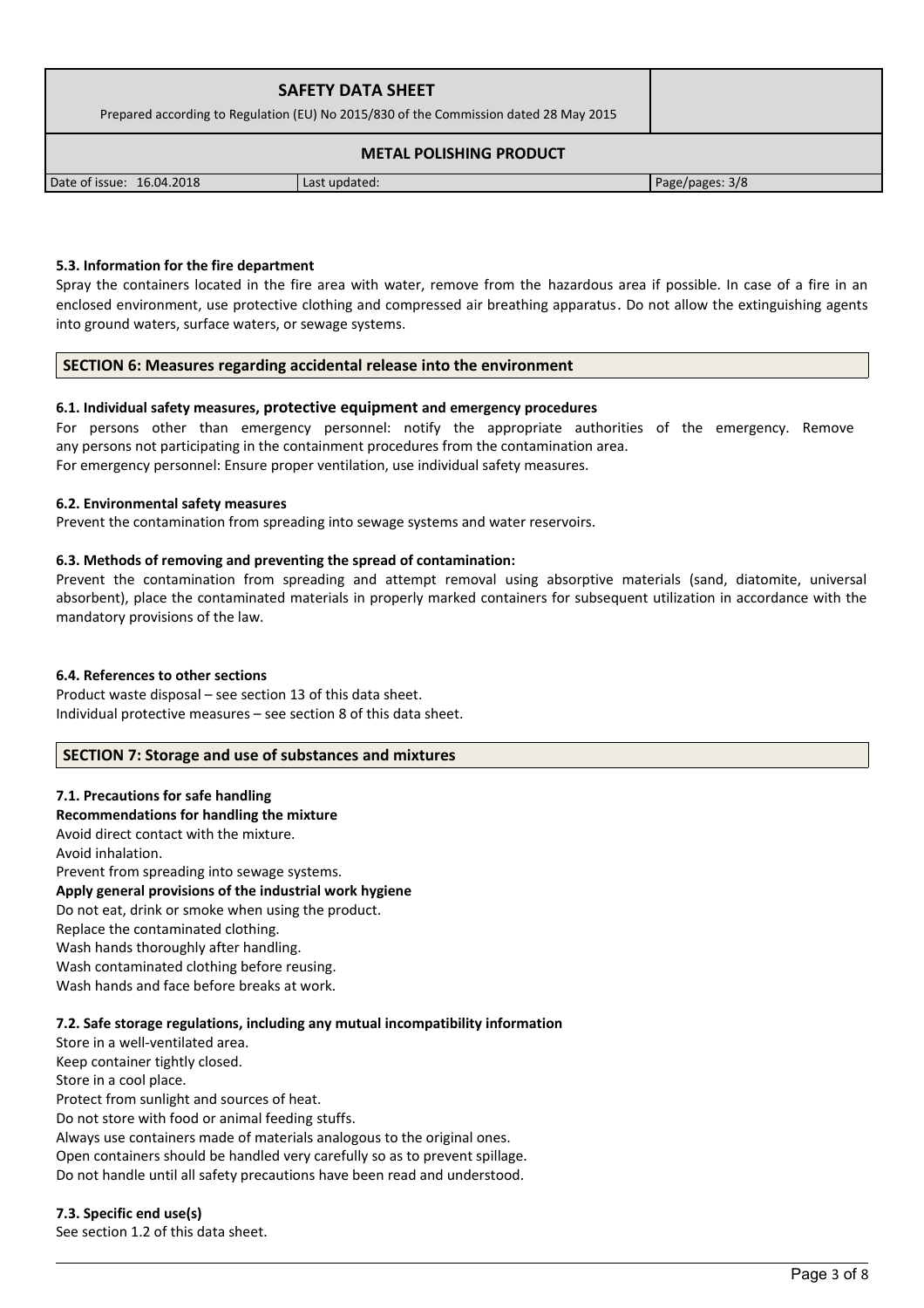| <b>SAFETY DATA SHEET</b><br>Prepared according to Regulation (EU) No 2015/830 of the Commission dated 28 May 2015 |               |                 |  |
|-------------------------------------------------------------------------------------------------------------------|---------------|-----------------|--|
| <b>METAL POLISHING PRODUCT</b>                                                                                    |               |                 |  |
| Date of issue: 16.04.2018                                                                                         | Last updated: | Page/pages: 4/8 |  |

## **SECTION 8: Exposure controls/individual protective measures**

#### **8.1. Control parameters**

#### **The national highest acceptable concentration values in the work environment**

in accordance with the Notice of the Minister of Labor and Social Policy of 6 June 2014 on the highest acceptable concentration and intensity of factors detrimental to health in the work environment (Dz.U. (Journal of Laws) 2014, item 817).

| <b>NAME OF THE SUBSTANCE</b> | ID    | $NDS$ (mg/m3) | <b>NDSCh</b> (mg/m <sup>3</sup> ) | $N$ DSP (mg/m3) |
|------------------------------|-------|---------------|-----------------------------------|-----------------|
| $- - -$                      | $---$ | $- - -$       | $- - -$                           | $- - -$         |

#### **8.2. Exposure controls**

**Appropriate technical control measures:** Storage rooms and work stations should be adequately ventilated.

## **Appropriate technical control measures** General room ventilation is recommended. **Individual safety measures Face and eye protection** Not required under normal conditions of use. **Skin protection Hand protection** Not required under normal conditions of use. **Body protection** Use protective workwear. The selection of individual protection measures must be made taking into account the concentration and quantity of the hazardous substance occurring in the work environment. **Respiratory tract protection** Not required under normal conditions of use. **Environment exposure controls**  Do not discharge into sewage systems or ground waters. **General safety and hygiene recommendations**

Follow good hygiene practice.

## **SECTION 9: Physical and chemical properties**

#### **9.1. Basic physical and chemical property information**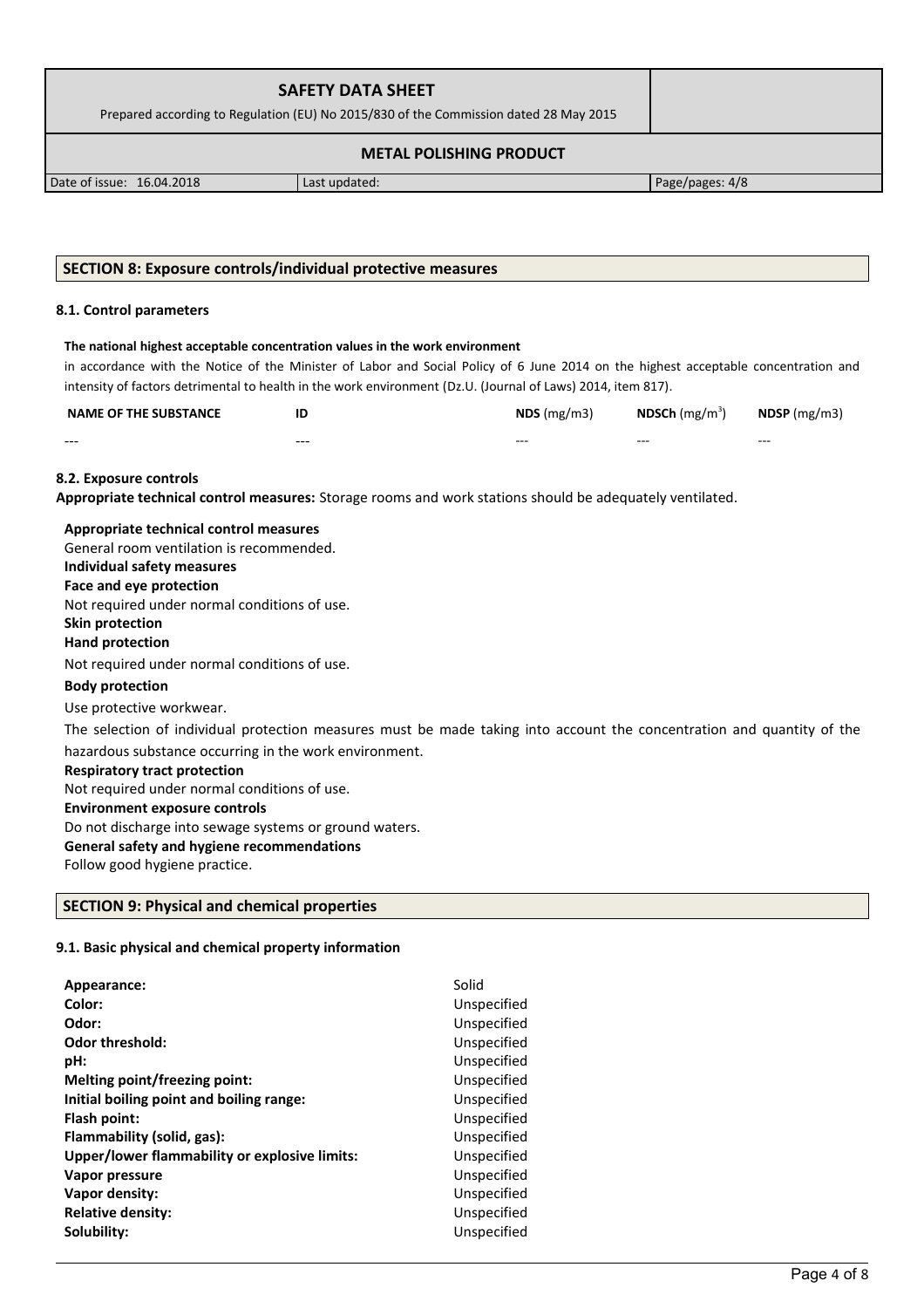| <b>SAFETY DATA SHEET</b><br>Prepared according to Regulation (EU) No 2015/830 of the Commission dated 28 May 2015 |  |
|-------------------------------------------------------------------------------------------------------------------|--|
| <b>METAL POLISHING PRODUCT</b>                                                                                    |  |

Date of issue: 16.04.2018 **Last updated:** Page/pages: 5/8

Partition coefficient: n-octanol/water: Unspecified **Auto-ignition temperature:** Unspecified **Decomposition temperature:** Unspecified **Viscosity:** Unspecified **Explosive properties:**  $\blacksquare$ **Oxidizing properties:** Not applicable

## **9.2. Additional information**

None.

#### **SECTION 10: Stability and reactivity**

### **10.1. Reactivity**

The mixture is chemically stable under normal conditions.

#### **10.2. Chemical stability**

The product is stable when properly used, stored and transported.

## **10.3. Potential for hazardous reactions**

None.

#### **10.4. Conditions to avoid**

Avoid high temperatures, direct sunlight, hot surfaces and open fire.

## **10.5. Incompatible materials**

None.

## **10.6. Hazardous decomposition products**

Do not occur when used in accordance with its purpose.

## **SECTION 11: Toxicological information**

#### **11.1. Information regarding toxicological effects**

#### **Acute toxicity**

Based on available data, the classification criteria are not met. Ingredients information: Hydrocarbons, C11-C14, n-alkanes, isoalkanes, cyclics, <2% hydrocarbons LD50: > 5000 mg/kg (oral) LC50: > 5000 mg/kg (inhalation) LD50: > 5000 mg/kg (dermal) 2-Methyl-2,4-pentanediol LD50: 2000mg/kg (oral, rat) LD50: 2000 mg/kg (dermal, rabbit)

**Skin corrosion/irritation** Based on available data, the classification criteria are not met. **Serious eye injury/irritation** Based on available data, the classification criteria are not met. **Allergenic influence on respiratory tract or skin** Based on available data, the classification criteria are not met. **Mutagenic influence on reproductive cells**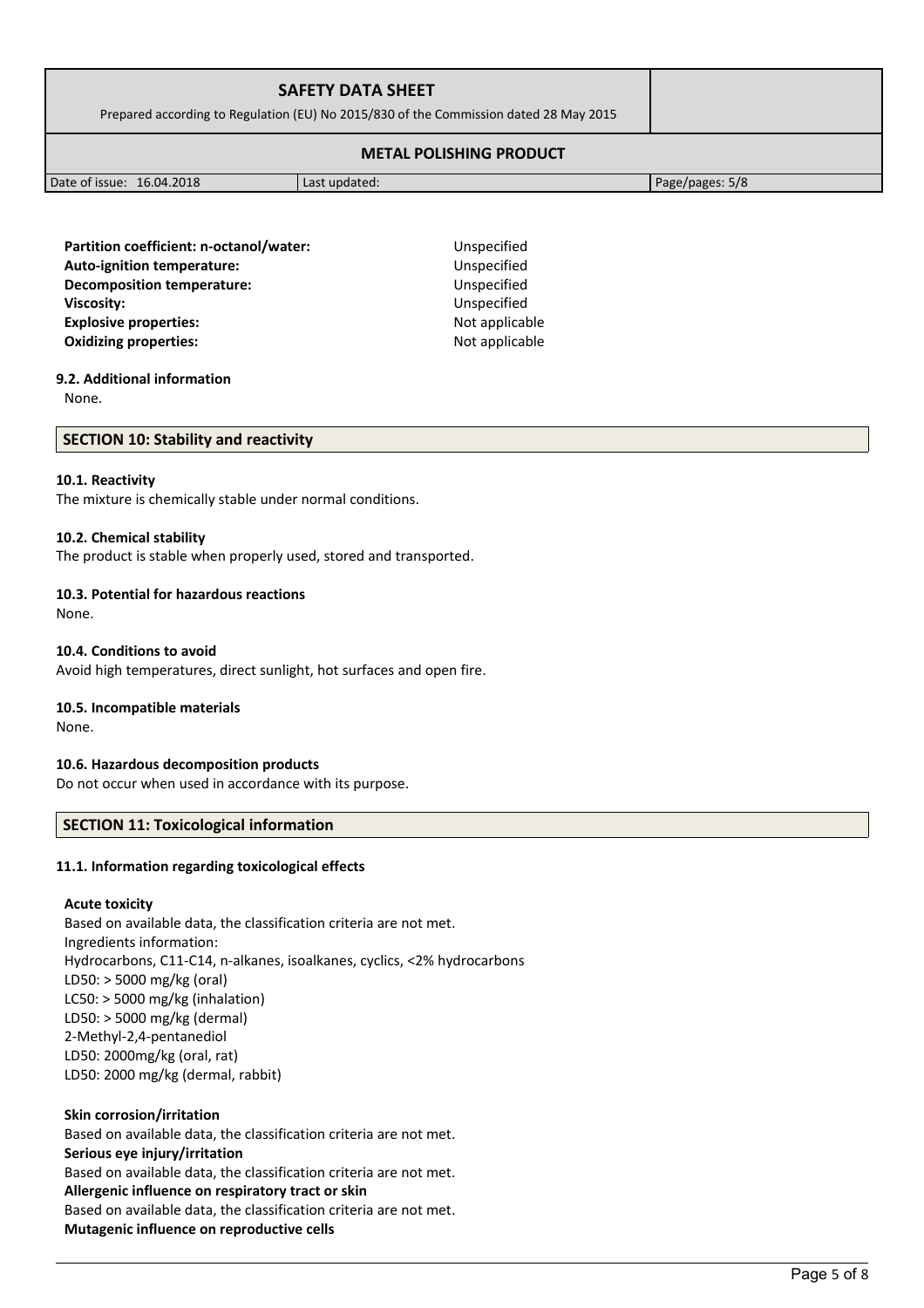| <b>SAFETY DATA SHEET</b>                                                              |               |                 |
|---------------------------------------------------------------------------------------|---------------|-----------------|
|                                                                                       |               |                 |
| Prepared according to Regulation (EU) No 2015/830 of the Commission dated 28 May 2015 |               |                 |
|                                                                                       |               |                 |
| Date of issue: 16.04.2018                                                             | Last updated: | Page/pages: 6/8 |

Based on available data, the classification criteria are not met. **Carcinogenicity**

Based on available data, the classification criteria are not met. **Harmful influence on reproductive organs**

Based on available data, the classification criteria are not met. **Toxic influence on target organs – single exposure**

Based on available data, the classification criteria are not met.

**Toxic influence on target organs – repeated exposure**

Based on available data, the classification criteria are not met.

**Hazard caused by aspiration**

Based on available data, the classification criteria are not met.

## **SECTION 12: Environmental information**

**12.1. Toxicity** No data.

**12.2. Durability and dissolution potential** No data.

**12.3. Bioaccumulation capacity** No data.

**12.4. Soil mobility** No data.

**12.5. Results of PBT and vPvB properties evaluation** No data.

**12.6. Other harmful effects** No data.

## **SECTION 13: Waste disposal**

## **13.1. Waste disposal methods**

Empty containers should be transported to an authorized company in order to be reprocessed or recycled.

Do not store with municipal waste.

Do not discharge into sewage systems, surface waters or wastewater.

## **Waste code**

Act of 14 December 2012 on waste (Dz.U. (Journal of Laws) 2013, item 21).

Regulation of the Minister of Environment of 9 September 2014 on the waste catalogue (Dz.U. (Journal of Laws) 2014, item 1923).

The waste code must be assigned individually at the location where the waste is produced, depending on the industry in which it is used.

| <b>SECTION 14: Transport information</b> |           |                |             |             |
|------------------------------------------|-----------|----------------|-------------|-------------|
|                                          |           | <b>ADR/RID</b> | <b>IMGD</b> | <b>IATA</b> |
| 14.1.                                    | UN number | $--$           | $--$        | $---$       |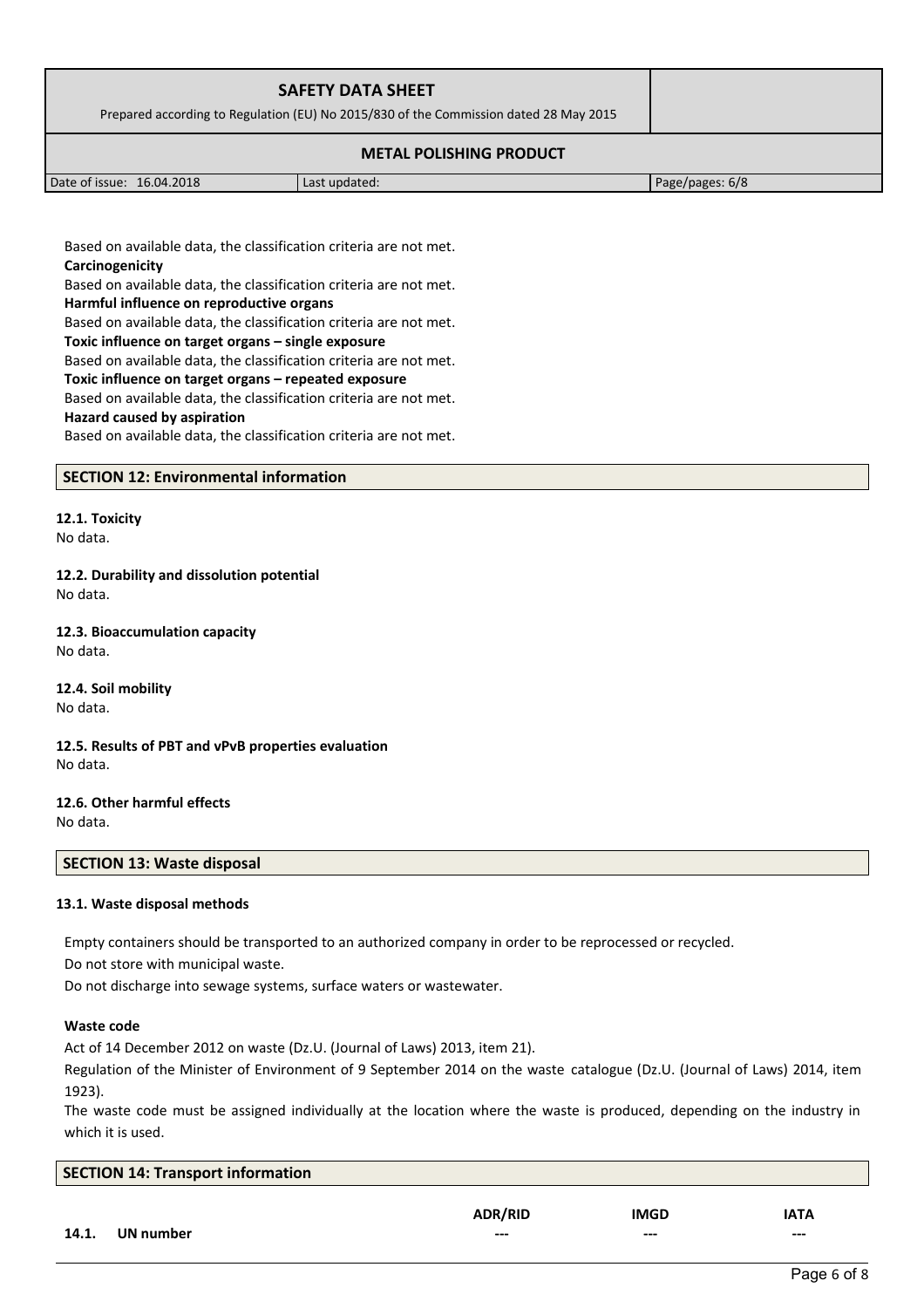|                | Prepared according to Regulation (EU) No 2015/830 of the Commission dated 28 May 2015                                    | <b>SAFETY DATA SHEET</b> | <b>METAL POLISHING PRODUCT</b> |                                  |  |
|----------------|--------------------------------------------------------------------------------------------------------------------------|--------------------------|--------------------------------|----------------------------------|--|
|                | Date of issue: 16.04.2018                                                                                                | Last updated:            |                                | Page/pages: 7/8                  |  |
| 14.2.<br>14.3. | UN proper shipping name<br>Transport hazard class(es)<br>Warning sticker No.                                             |                          |                                | ---                              |  |
| 14.4.<br>14.5. | <b>Packing group</b><br>Threat to the environment                                                                        |                          |                                |                                  |  |
| 14.6.<br>14.7. | Special precautions for users<br>Bulk transport in accordance with the MARPOL<br>convention appendix II and the IBC code |                          |                                | Not applicable<br>Not applicable |  |

## **15.1. Provisions of the law regarding safety and protection of the environment in relation to the substance or mixture This safety data sheet has been drawn up based on the following legal acts:**

- 1. Regulation (EC) No 1907/2006 of the European Parliament and of the Council of 18 December 2006 concerning the Registration, Evaluation, Authorization and Restriction of Chemicals (REACH), establishing a European Chemicals Agency, amending Directive 1999/45/EC and repealing Council Regulation (EEC) No 793/93 and Commission Regulation (EC) No 1488/94 as well as Council Directive 76/769/EEC and Commission Directives 91/155/EEC, 93/67/EEC, 93/105/EC and 2000/21/EC.
- 2. Regulation (EC) No 1272/2008 of the European Parliament and of the Council of 16 December 2008 on classification, labeling and packaging of substances and mixtures, amending and repealing Directives 67/548/EEC and 1999/45/EC, and amending Regulation (EC) No 1907/2006. [ATP1, ATP2, ATP3, ATP4, ATP5, ATP6]
- 3. Commission Regulation (EU) 2015/830 of 28 May 2015 amending Regulation (EC) No 1907/2006 of the European Parliament and of the Council on the Registration, Evaluation, Authorization and Restriction of Chemicals (REACH) as corrected (replaces Regulation EC No 453/2015)
- 4. Act of 25 February 2011 on the chemical substances and their mixtures (DZ.U. (Journal of Laws) No 63, item 322 with amendments).
- 5. Regulation of the Minister of Labor and Social Policy of 6 June 2014 on the maximum permissible concentration and intensity of agents harmful to health in the work environment (Dz.U. (Journal of Laws) item 817).
- 6. Act of 14 December 2012 on waste (Dz.U. (Journal of Laws) 2013, item 21).
- 7. Regulation of the Minister of Environment of 9 September 2014 on the waste catalogue (Dz.U. (Journal of Laws) 2014, item 1923).
- 8. Classification of dangerous goods according to the European Agreement concerning the International Carriage of Dangerous Goods by Road (ADR).
- 9. Regulation of the Minister of Labor and Social Policy of 26 September 1997 on general provisions of occupational safety and health (Dz.U. (Journal of Laws) 2003 No 169, item 1650 with amendments).
- 10. Regulation of the Minister of Health of 30 December 2004 on occupational health and safety related to the presence of chemical agents in the workplace (Dz.U. (Journal of Laws) 2005 No 11, item 86 with amendments). Regulation of the Minister of Economy of 21 December 2005 on essential requirements for personal protection (Dz.U. (Journal of Laws) No 259, item 2173).

## **15.2. Chemical safety evaluation**

Chemical safety evaluation is not required for the mixture.

## **SECTION 16: Additional information**

List of hazard statements from section: 3